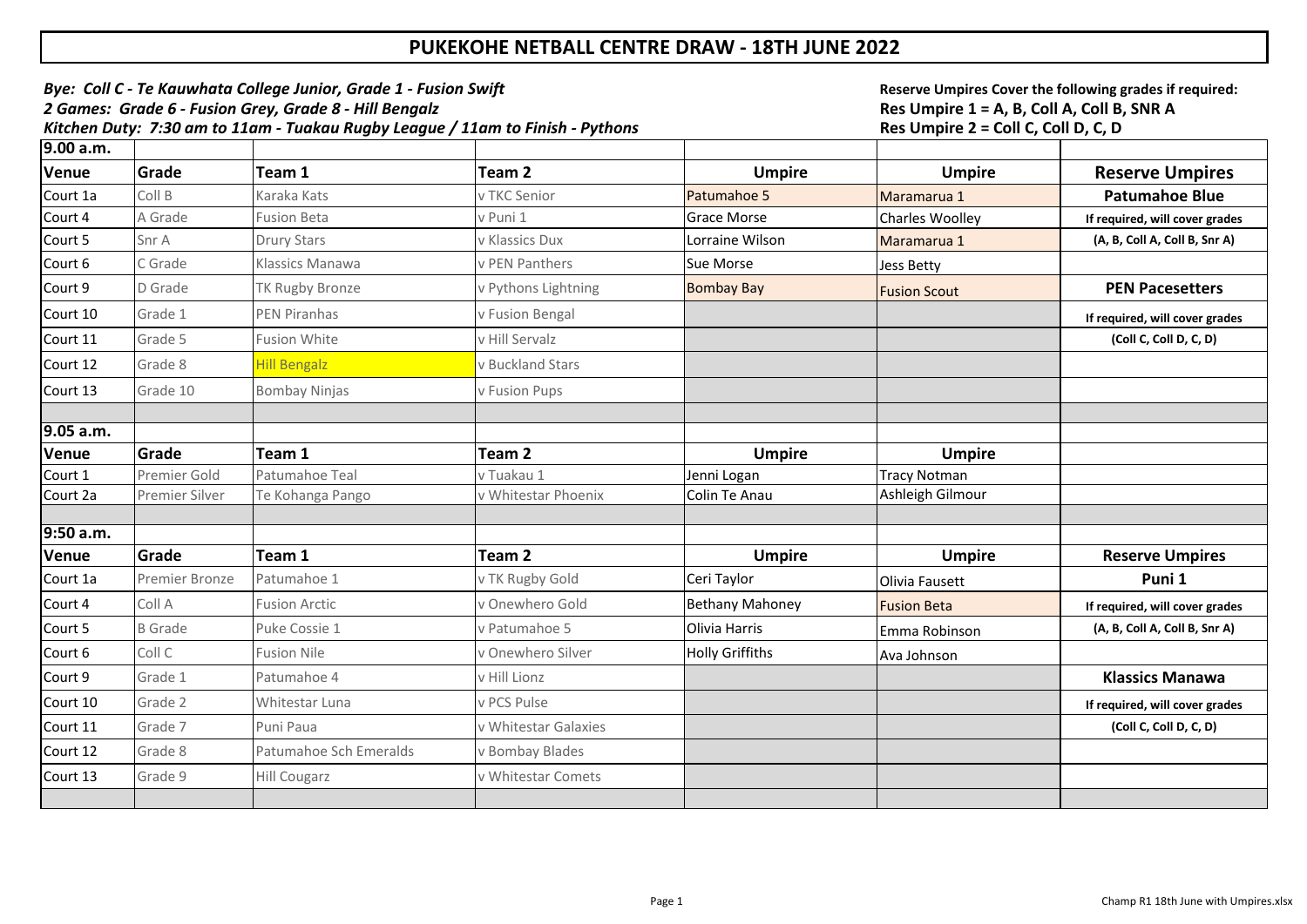| 10:40 a.m.   |                       |                         |                       |                          |                          |                                |
|--------------|-----------------------|-------------------------|-----------------------|--------------------------|--------------------------|--------------------------------|
| Venue        | Grade                 | Team 1                  | Team <sub>2</sub>     | <b>Umpire</b>            | <b>Umpire</b>            | <b>Reserve Umpries</b>         |
| Court 1a     | Coll B                | <b>PEN Pacesetters</b>  | v Fusion Scout        | Chane van Wyk            | <b>Patumahoe Teal</b>    | Patumahoe 1                    |
| Court 4      | A Grade               | Tuakau B                | v Bombay Bay          | Caitlin Hickford         | <b>Charles Woolley</b>   | If required, will cover grades |
| Court 5      | Coll B                | Karaka Pearls           | v Te Kohanga Karaka   | <b>Whitestar Phoenix</b> | <b>TRL Kikorangi</b>     | (A, B, Coll A, Coll B, Snr A)  |
| Court 6      | Coll D                | <b>Fusion Silver</b>    | v St Josephs Pry 1    | <b>TK Rugby Bronze</b>   | <b>Pythons Lightning</b> |                                |
| Court 9      | Grade 2               | <b>Pythons Swifts</b>   | v Bombay Comets       |                          |                          | <b>Fusion Arctic</b>           |
| Court 10     | Grade 3               | <b>Fusion Darwin</b>    | v Hill Pantherz       |                          |                          | If required, will cover grades |
| Court 11     | Coll D                | <b>Buckland Blazers</b> | v Puni A              | <b>Hill Pumaz</b>        | <b>Bombay Fire</b>       | (Coll C, Coll D, C, D)         |
| Court 12     | Grade 6               | Pokeno Kiwi             | v Bombay Rage         |                          |                          |                                |
| Court 13     | Grade 10              | Mangatawhiri Dodgers    | v Hill Persianz       |                          |                          |                                |
|              |                       |                         |                       |                          |                          |                                |
| 11.00 a.m.   |                       |                         |                       | <b>Umpire</b>            | <b>Umpire</b>            |                                |
| Court 1      | Premier Gold          | Maramarua 1             | v Patumahoe Blue      | <b>Olivia Fausett</b>    | Misty Edmonds            |                                |
| Court 2a     | <b>Premier Silver</b> | Tuakau A                | v Fusion Alpha        | Tracy Notman             | Michelle Engelbrecht     |                                |
|              |                       |                         |                       |                          |                          |                                |
| 11.30 a.m.   |                       |                         |                       |                          |                          |                                |
| <b>Venue</b> | Grade                 | Team 1                  | <b>Team 2</b>         | <b>Umpire</b>            | <b>Umpire</b>            | <b>Reserve Umpires</b>         |
| Court 1a     | D Grade               | <b>Whitestar Nova</b>   | v Whitestar Stellar   | <b>Jane Bennett</b>      | Dani Perkin              | <b>Tuakau B</b>                |
| Court 4      | Snr A                 | Pukekohe Cossie 2       | v Puni 2              | Lynette Wyness           | <b>Kathy Millen</b>      | If required, will cover grades |
| Court 5      | Coll A                | <b>Fusion Vixen</b>     | v Fusion Delta        | <b>Will Morisa</b>       | <b>Elisha Luck</b>       | (A, B, Coll A, Coll B, Snr A)  |
| Court 6      | Coll C                | <b>Hill Tigerz</b>      | v Patumahoe 3         | Ava Rule                 | Emma Wallace             |                                |
| Court 9      | Grade 3               | Onewhero Kea            | v Mangatawhiri Mayhem |                          |                          | Te Kohanga Karaka              |
| Court 10     | Grade 5               | <b>Pythons Stars</b>    | v St Josephs Pry 3    |                          |                          | If required, will cover grades |
| Court 11     | Grade 6               | Te Kohanga Whero        | v Te Kohanga Kowhai   |                          |                          | (Coll C, Coll D, C, D)         |
| Court 12     | Grade 8               | <b>Hill Bengalz</b>     | v PCS Ferns           |                          |                          |                                |
| Court 13     | Grade 9               | Puni Pups               | v St Josephs Pry 4    |                          |                          |                                |
|              |                       |                         |                       |                          |                          |                                |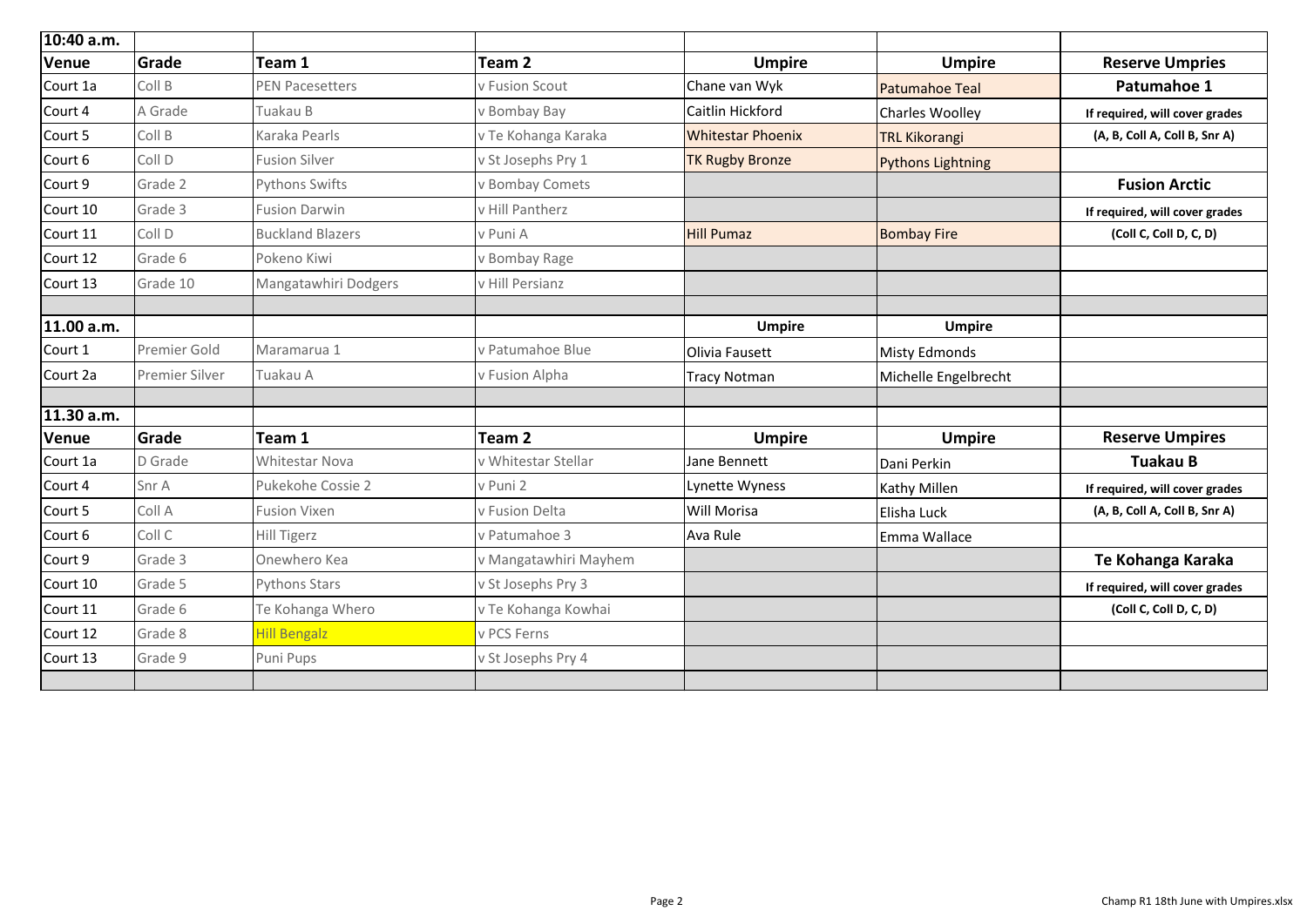| 12.20 p.m.   |                       |                           |                          |                        |                        |                                |
|--------------|-----------------------|---------------------------|--------------------------|------------------------|------------------------|--------------------------------|
| Venue        | Grade                 | Team 1                    | Team 2                   | <b>Umpire</b>          | <b>Umpire</b>          | <b>Reserve Umpire</b>          |
| Court 1a     | <b>Premier Bronze</b> | <b>Patumahoe Yellow</b>   | v Fusion Warrior         | Katy Taylor            | <b>Sean McGinity</b>   | <b>Jane Bennett</b>            |
| Court 4      | Snr A                 | Hill Katz                 | v Pythons Social         | Karen Hunter           | <b>Kelly Hirtzel</b>   | If required, will cover grades |
| Court 5      | Coll A                | <b>Hill Pumaz</b>         | v Bombay Fire            | <b>Bethany Mahoney</b> | <b>Charnelle Pluim</b> | (A, B, Coll A, Coll B, Snr A)  |
| Court 6      | <b>B</b> Grade        | <b>TRL Kikorangi</b>      | v Whitestar Zodiac       | Emma van Vught         | Chane van Wyk          |                                |
| Court 9      | Grade 4               | Mangatawhiri Flames       | v Bombay Bolts           |                        |                        | <b>Fusion Arctic</b>           |
| Court 10     | Grade 6               | <b>Fusion Grey</b>        | v Patumahoe Sch Diamonds |                        |                        | If required, will cover grades |
| Court 11     | Grade 7               | Onewhero Pukeko           | v Hill Kitnz             |                        |                        | (Coll C, Coll D, C, D)         |
| Court 12     | Grade 9               | <b>Fusion Cubs</b>        | v Mauku Magic            |                        |                        |                                |
| Court 13     | Grade 10              | Pokeno Tuis               | v Patumahoe Sch Comets   |                        |                        |                                |
| 1.00 p.m.    |                       |                           |                          |                        |                        |                                |
| <b>Venue</b> | <b>Grade</b>          | Team 1                    | <b>Team 2</b>            | <b>Umpire</b>          | <b>Umpire</b>          |                                |
| Court 1      | <b>Premier Gold</b>   | <b>St Josephs Margies</b> | v Pythons V.S.N.         | Lisa Hill              | Jenni Logan            |                                |
| Court 2a     | <b>Premier Silver</b> | Patumahoe White           | v Maramarua 2            | Will Morisa            | Jess Cochrane          |                                |
| 1.10: p.m.   |                       |                           |                          |                        |                        |                                |
| <b>Venue</b> | Grade                 | Team 1                    | Team 2                   | <b>Umpire</b>          | <b>Umpire</b>          | <b>Reserve Umpires</b>         |
| Court 1a     | <b>Premier Bronze</b> | Maramarua 3               | v Maramarua A            | <b>Carmen Michie</b>   | Lorraine Wilson        | <b>Fusion Warrior</b>          |
| Court 4      | A Grade               | <b>TK Rugby Silver</b>    | v Fusion Omega           | <b>Sue Morse</b>       | Jocelyn Walker         | If required, will cover grades |
| Court 5      | C Grade               | St Josephs A              | v Te Kohanga Ma          | Puni 2                 | <b>Puke Cossie 2</b>   | (A, B, Coll A, Coll B, Snr A)  |
| Court 6      | D Grade               | St Josephs 1              | v Bombay Hustlers        | Rhian Farrell          | Leana Miller           |                                |
| Court 9      | Grade 2               | St Josephs Pry 2          | v Hill Leopardz          |                        |                        | <b>Pythons Social</b>          |
| Court 10     | Grade 4               | <b>Hill Caracelz</b>      | v Fusion Cape            |                        |                        | If required, will cover grades |
| Court 11     | Grade 5               | <b>Buckland Rockets</b>   | v PEN Pythons            |                        |                        | (Coll C, Coll D, C, D)         |
| Court 12     | Grade 8               | Pukekawa Gold             | v PEN Pukekos            |                        |                        |                                |

| е | <b>Reserve Umpire</b>          |  |  |  |  |  |
|---|--------------------------------|--|--|--|--|--|
|   | <b>Jane Bennett</b>            |  |  |  |  |  |
|   | If required, will cover grades |  |  |  |  |  |
|   | (A, B, Coll A, Coll B, Snr A)  |  |  |  |  |  |
|   |                                |  |  |  |  |  |
|   | <b>Fusion Arctic</b>           |  |  |  |  |  |
|   | If required, will cover grades |  |  |  |  |  |
|   | (Coll C, Coll D, C, D)         |  |  |  |  |  |
|   |                                |  |  |  |  |  |
|   |                                |  |  |  |  |  |
|   |                                |  |  |  |  |  |
|   |                                |  |  |  |  |  |
| e |                                |  |  |  |  |  |
|   |                                |  |  |  |  |  |
|   |                                |  |  |  |  |  |
|   |                                |  |  |  |  |  |
| е | <b>Reserve Umpires</b>         |  |  |  |  |  |
|   | <b>Fusion Warrior</b>          |  |  |  |  |  |
|   | If required, will cover grades |  |  |  |  |  |
|   | (A, B, Coll A, Coll B, Snr A)  |  |  |  |  |  |
|   |                                |  |  |  |  |  |
|   | <b>Pythons Social</b>          |  |  |  |  |  |
|   | If required, will cover grades |  |  |  |  |  |
|   | (Coll C, Coll D, C, D)         |  |  |  |  |  |
|   |                                |  |  |  |  |  |